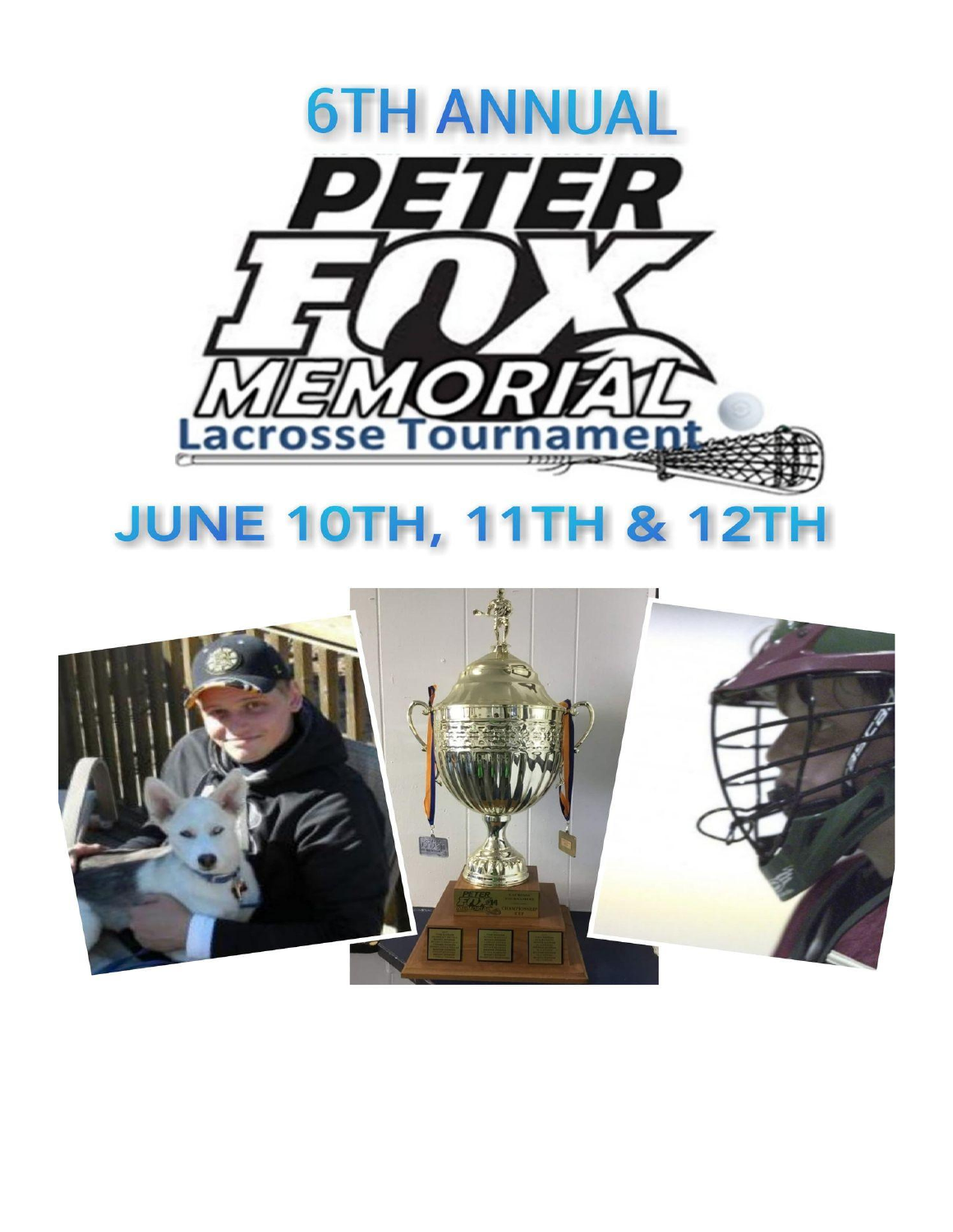

April 28th, 2022

The Fundy Lacrosse Association, would like to extend an invitation to you and your association to attend our sixth annual Peter Fox Memorial Lacrosse Tournament for 8U,10U,12U, and 14U league teams. On June 10th, 11th and 12th we hope to welcome your teams to Saint John, New Brunswick to experience some great lacrosse and warm New Brunswick hospitality. This year we are also joining the East Coast Games! What better way to reunite our young lacrosse players, coaches, volunteers and families this season!

## Registration fee is \$300.00 and all teams are guaranteed three games. **Deadline for registration is Thursday, May 20th, 2022. Payment must be received before teams are guaranteed a spot.**

To register and confirm your team's attendance, please complete the attached registration forms as soon as possible and return via email to Michael Gray at sjmasterslax@gmail.com. Registration forms and cheques made payable to "Fundy Lacrosse Association", can also be mailed to Fundy Lacrosse at 1 Grasmere Avenue, Quispamsis, NB, E2E 0B5.

Any questions can be directed to:

Michael Gray at sjmasterslax@gmail.com Cell 506-333-1168.

Charlene Thompson at [charleneruththompson@gmail.com](mailto:charleneruththompson@gmail.com) Cell: 506-650-4421

We thank you in advance for considering our invitation and look forward to welcoming you to Saint John and the 2022 Peter Fox Memorial Lacrosse Tournament.

Yours in Lacrosse,

Michael Gray Fundy Lacrosse Association

Charlene Thompson Fundy Lacrosse Association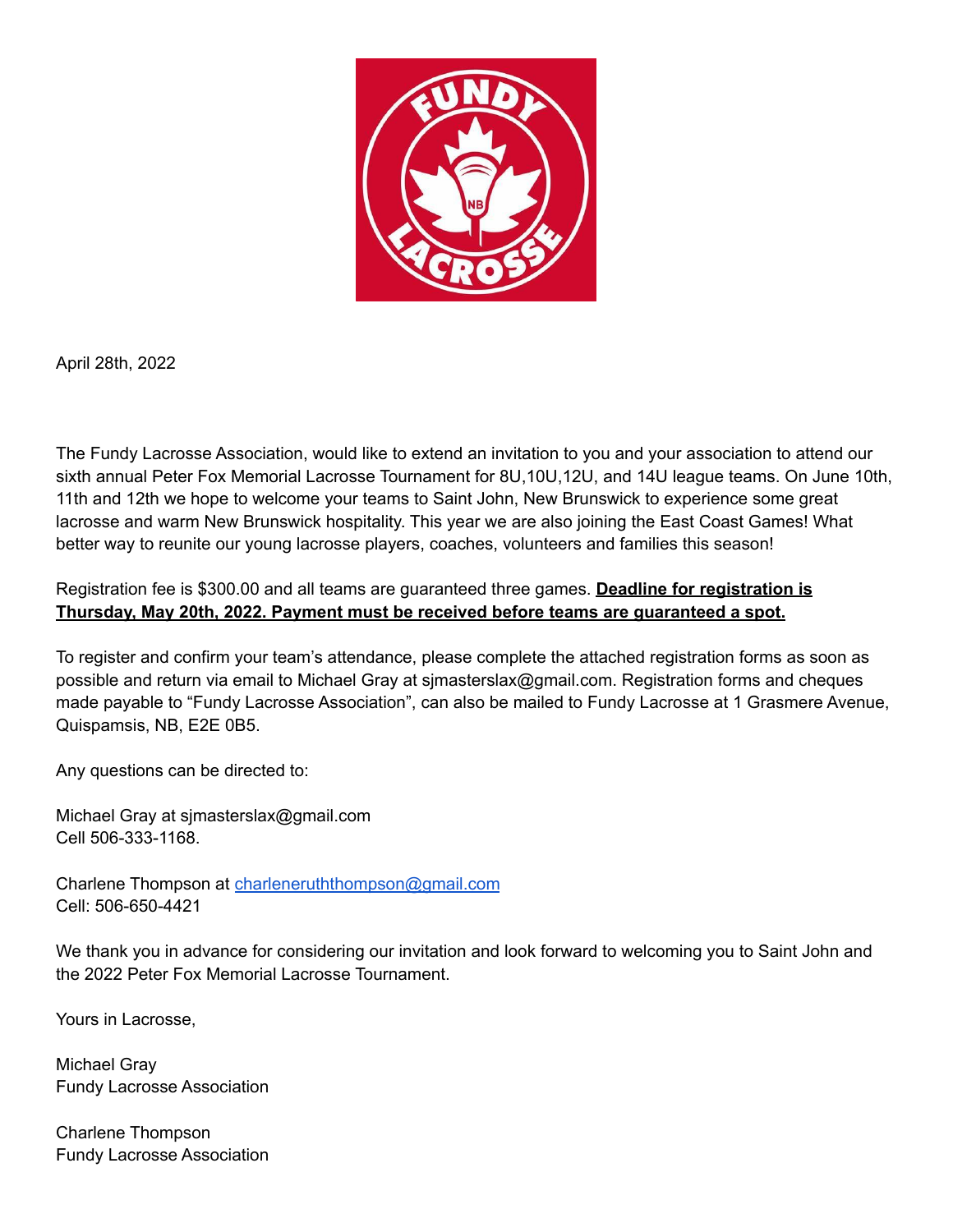**PETER FOX MEMORIAL TOURNAMENT SAINT JOHN, NEW BRUNSWICK**

> JUNE 10th, 11th, & 12th Fundy Lacrosse Association

| <b>APPLICATION FORM</b> |                                                                                   |  |
|-------------------------|-----------------------------------------------------------------------------------|--|
|                         |                                                                                   |  |
| <b>TEAM CATEGORY</b>    |                                                                                   |  |
|                         |                                                                                   |  |
|                         |                                                                                   |  |
|                         |                                                                                   |  |
|                         |                                                                                   |  |
|                         | ,我们也不能在这里的人,我们也不能在这里的人,我们也不能在这里的人,我们也不能在这里的人,我们也不能在这里的人,我们也不能在这里的人,我们也不能在这里的人,我们也 |  |
|                         |                                                                                   |  |
|                         |                                                                                   |  |
|                         |                                                                                   |  |
|                         |                                                                                   |  |
|                         |                                                                                   |  |
|                         | Phone Number: ____________________________ Email: _______________________________ |  |
|                         | Facsimile #: New York Processing # 2014                                           |  |
|                         |                                                                                   |  |

## **NOTE:**

- 1. Entry fee is \$300.00, Teams are guaranteed (3) games.
- 2. Please make all cheques payable to "Fundy Lacrosse Association"
- 3. Forms can be emailed to Michael Gray: [graymichael99@gmail.com](mailto:graymichael99@gmail.com)
- 4. Mailing address: 1 Grasmere Avenue, Quispamsis, New Brunswick, E2E 0B5
- 5. Be sure to mention you are a part of the East Coast Games when booking hotel accommodations.
- 6. The committee reserves the right to modify tournament play in the event of unforeseen circumstances